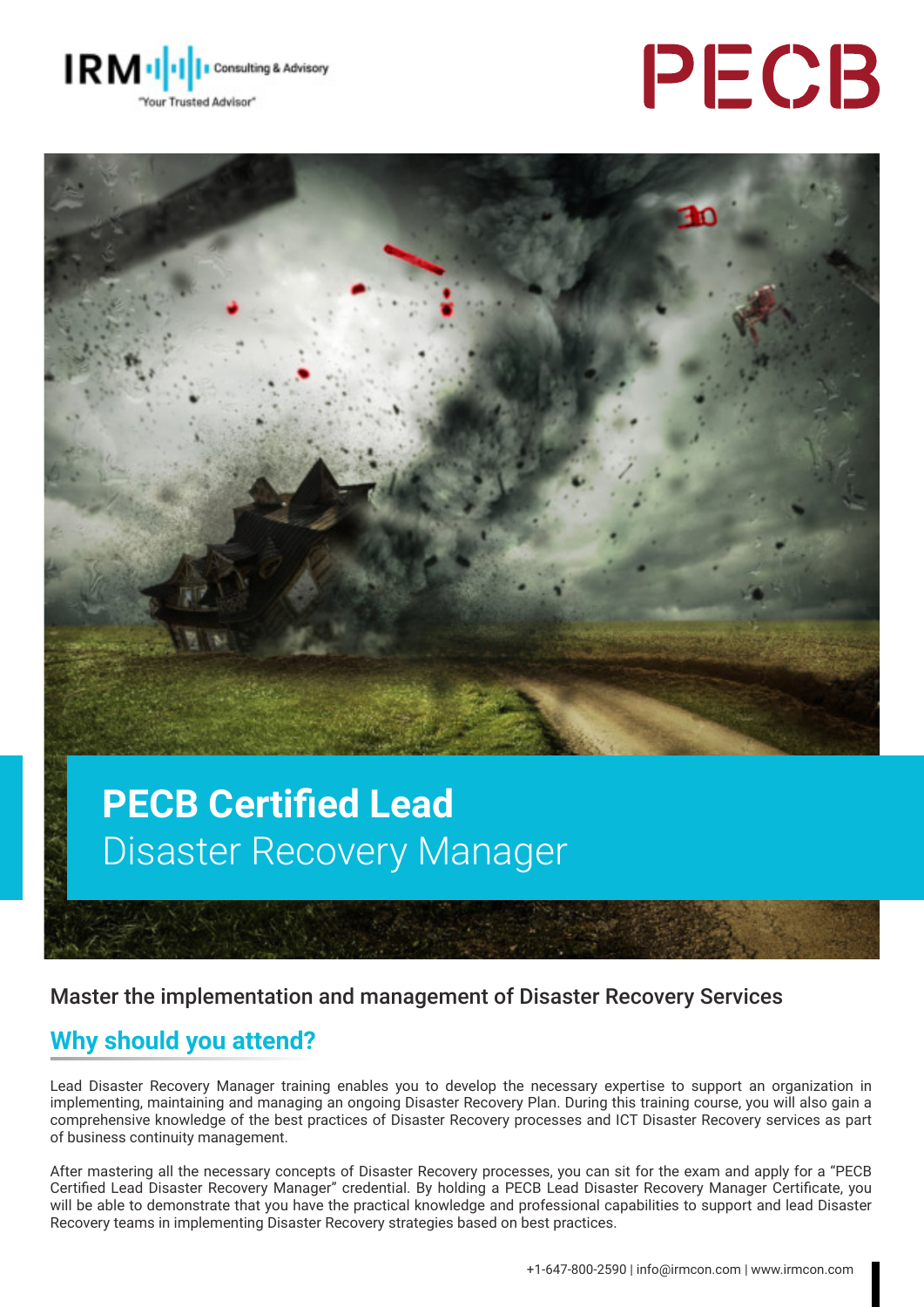

## **Who should attend?**

- Disaster Recovery professionals or consultants seeking to master the necessary concepts and processes related to recovery strategies
- $\blacktriangleright$  Managers responsible to establish a Disaster Recovery plan in an organization
- $\triangleright$  Individuals responsible for maintaining conformance with organization`s Disaster Recovery requirements
- Disaster Recovery team members

## **Course agenda**

#### **Day 1** Introduction to Disaster Recovery and initiation of a DR plan

- $\triangleright$  Course Objectives and Structure
- $\triangleright$  Business Continuity and Disaster Recovery
- $\triangleright$  Initiating a Disaster Recovery Plan
- $\triangleright$  Disaster Recovery Planning
- $\triangleright$  Risk Assessment
- $\triangleright$  Business Impact Analysis
- $\triangleright$  Protection and Mitigation measures

#### **Day 2** Risk Mitigation Strategies and Disaster Recovery Planning

- $\triangleright$  Risk Mitigation Strategy Development
- $\triangleright$  Backup and Recovery Considerations
- $\triangleright$  Disaster Recovery Plan Development
- $\blacktriangleright$  Incident Response Plan
- $\triangleright$  Emergency Response Plan
- **EXECUTE:** Crisis Management Plan
	- $\triangleright$  IT Recovery Plan

#### **Day 3** Disaster Recovery facilities, services, recovery sites, response and activation

- **Restoration Plan**
- $\triangleright$  Recovery Facilities
- $\triangleright$  Outsourced Services
- **Recovery Sites**
- $\triangleright$  Response and Activation
- $\triangleright$  Training and Education

#### **Day 4** DRP testing, monitoring, measurement and continuous improvement

- $\triangleright$  Testing
- $\triangleright$  Performance Measurement
- $\triangleright$  Self-Assessment Auditing
- $\triangleright$  Continual Improvement
- $\triangleright$  PFCB Certification Scheme
- $\triangleright$  Closing the training

**Day 5** Certification Exam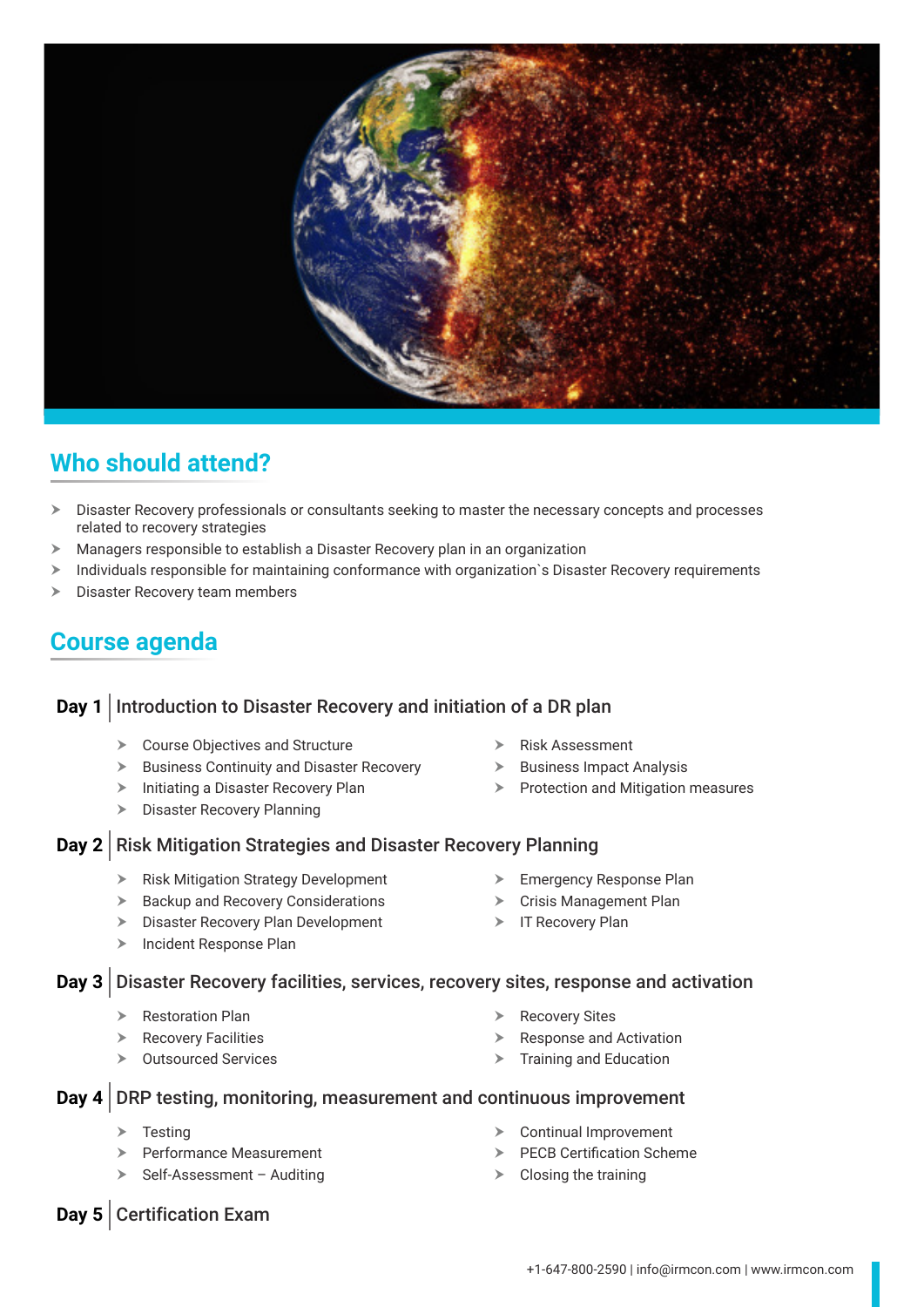

## **Learning objectives**

- h Acknowledge the correlation between Disaster Recovery, Business Continuity Management, Information Security and other IT areas and frameworks
- h Master the concepts, approaches, methods and techniques used for the implementation and effective management of a Disaster Recovery Plan
- $\blacktriangleright$  Learn how to interpret the ICT Disaster Recovery strategies in the specific context of an organization
- $\geq$  Learn how to support an organization to effectively plan, implement, manage, monitor and maintain DR services based on best practices
- $\triangleright$  Acquire the expertise to advise an organization in implementing an effective Disaster Recovery Plan based on best practices

## **Examination** Duration: 3 hours

The "PECB Certified Lead Disaster Recovery Manager" exam fully meets the requirements of the PECB Examination and Certification Programme (ECP). The exam covers the following competency domains:

- **Domain 1** Fundamental principles and concepts of a Disaster Recovery Plan
- **Domain 2** Disaster Recovery planning based on best practices
- **Domain 3** Disaster Recovery supporting subsections
- **Domain 4** Recovery Sites, Recovery Facilities and Outsourced Services Capability
- **Domain 5** Testing and Maintenance of a Disaster Recovery Plan
- **Domain 6** Continual improvement of a Disaster Recovery Plan

For more information about exam details, please visit [Examination Rules and Policies](https://pecb.com/en/examination-rules-and-policies).